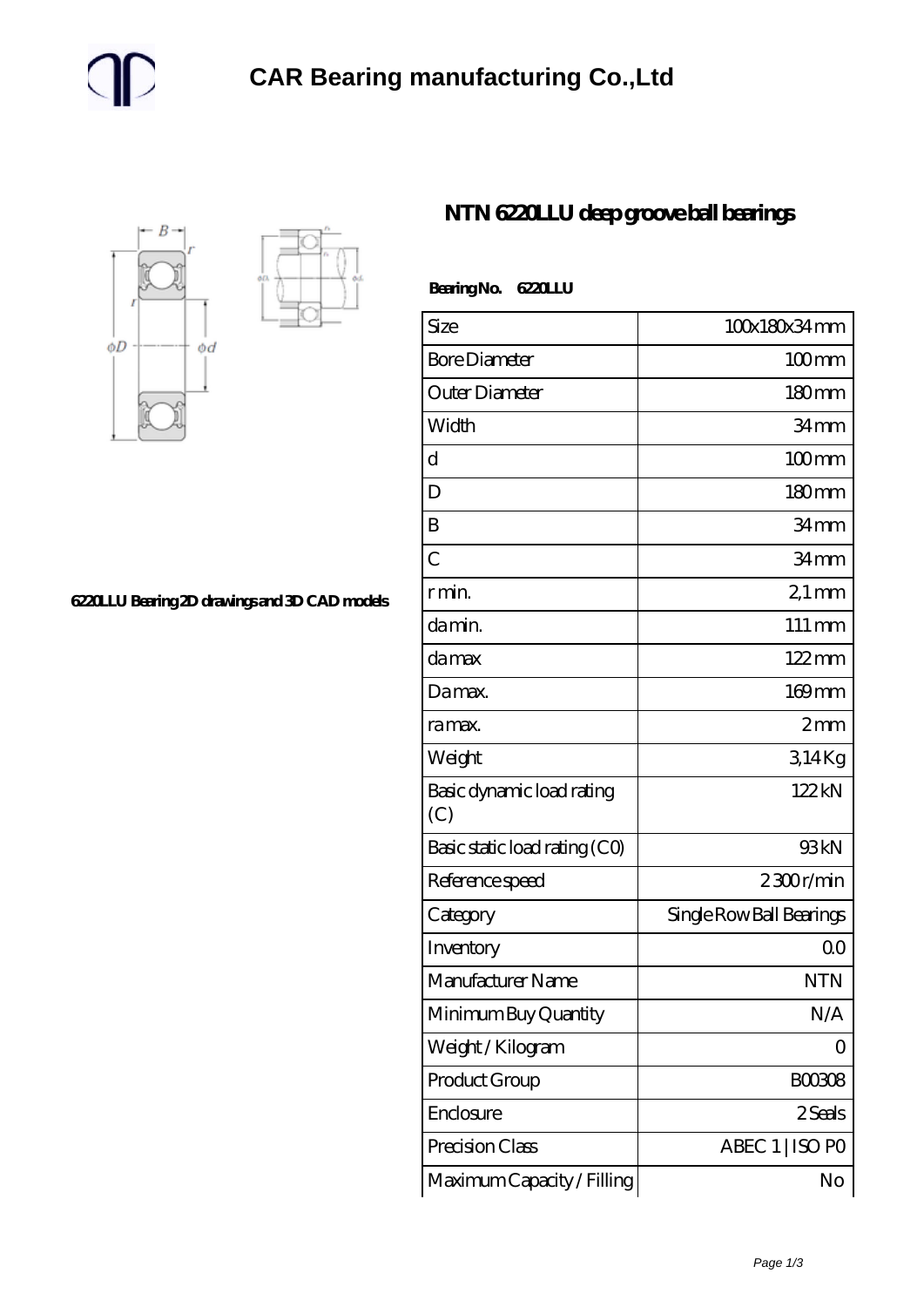

| Slot                             |                                                                                                                                                                                                                                |
|----------------------------------|--------------------------------------------------------------------------------------------------------------------------------------------------------------------------------------------------------------------------------|
| Rolling Element                  | <b>Ball Bearing</b>                                                                                                                                                                                                            |
| Snap Ring                        | No                                                                                                                                                                                                                             |
| <b>Internal Special Features</b> | No                                                                                                                                                                                                                             |
| Cage Material                    | Steel                                                                                                                                                                                                                          |
| Enclosure Type                   | Contact Seal                                                                                                                                                                                                                   |
| Internal Clearance               | CO-Medium                                                                                                                                                                                                                      |
| Inch - Metric                    | Metric                                                                                                                                                                                                                         |
| Long Description                 | 100MM Bore; 180MM<br>Outside Diameter; 34MM<br>Outer Race Width; 2 Seals;<br>Ball Bearing ABEC 1   ISO<br>PQ No Filling Slot; No Snap<br>Ring, No Internal Special<br>Features: CO-Medium<br>Internal Clearance; Steel<br>Cage |
| <b>Other Features</b>            | Deep Groove   Double Lip<br>Friction Nitrile Rubber Seal<br>$\sim$ 20To 120DegC Shell<br>Alvania Prelubricated                                                                                                                 |
| Category                         | Single Row Ball Bearing                                                                                                                                                                                                        |
| <b>UNSPSC</b>                    | 31171504                                                                                                                                                                                                                       |
| Harmonized Tariff Code           | 8482105068                                                                                                                                                                                                                     |
| Noun                             | Bearing                                                                                                                                                                                                                        |
| Keyword String                   | Ball                                                                                                                                                                                                                           |
| Manufacturer URL                 | http://www.ntnamerica.co<br>m                                                                                                                                                                                                  |
| Weight/LBS                       | 692                                                                                                                                                                                                                            |
| Outer Race Width                 | 1.339Inch   34 Millimeter                                                                                                                                                                                                      |
| Bore                             | 3937Inch   100Millimeter                                                                                                                                                                                                       |
| Inner Race Width                 | OInch   OMillimeter                                                                                                                                                                                                            |
| Outside Diameter                 | 7.087 Inch   180 Millimeter                                                                                                                                                                                                    |
| bore diameter:                   | $100$ mm                                                                                                                                                                                                                       |
| static load capacity.            | 93000N                                                                                                                                                                                                                         |
| outside diameter:                | 180mm                                                                                                                                                                                                                          |
|                                  |                                                                                                                                                                                                                                |